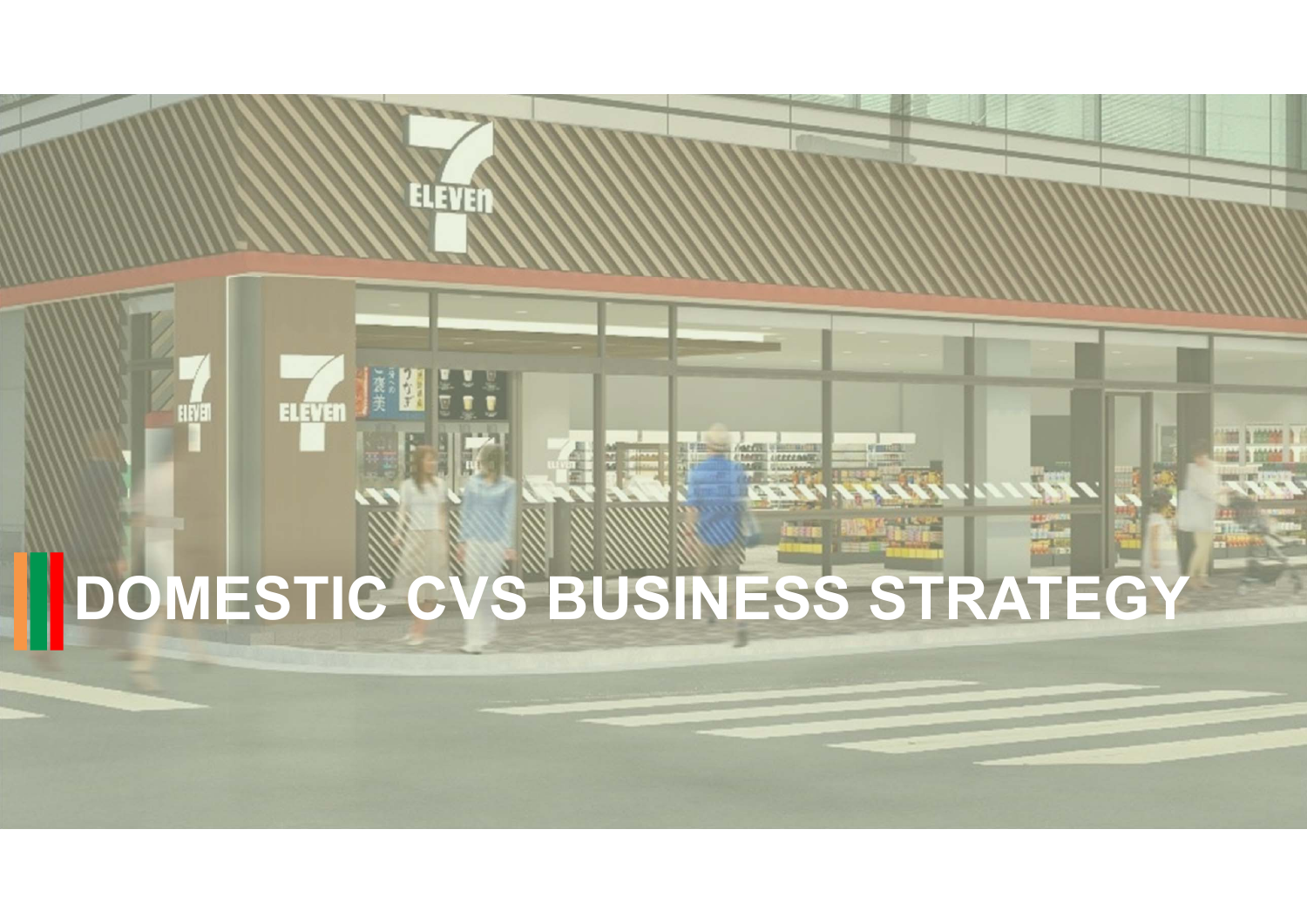| <b>Medium-Term Strategy Overview</b>                                                                             |                                                                                                     |                                                                                                                                   |  |  |  |  |
|------------------------------------------------------------------------------------------------------------------|-----------------------------------------------------------------------------------------------------|-----------------------------------------------------------------------------------------------------------------------------------|--|--|--|--|
| Changes in the social structure                                                                                  | COVID-19                                                                                            | Acceleration and diversification of<br>small commercial areas                                                                     |  |  |  |  |
| Ideal image                                                                                                      |                                                                                                     |                                                                                                                                   |  |  |  |  |
| Meet diversifying needs and provide convenience to all local communities                                         |                                                                                                     |                                                                                                                                   |  |  |  |  |
| Sustainable growth<br>of existing stores                                                                         | <b>Store opening strategy</b>                                                                       | <b>Promotion of DX</b>                                                                                                            |  |  |  |  |
| Review product composition<br>· Sales floor layout tailored to small<br>commercial areas<br>• Group procurement  | Build a foundation for re-accelerating<br>store openings<br>Develop and test next-generation stores | Expand online convenience stores<br>Enhance CRM (App evolution)<br>Improve the productivity of affiliated<br>stores and divisions |  |  |  |  |
| Open the door to the next "convenience" $\Rightarrow$ Towards a regrowth trajectory with distribution innovation |                                                                                                     |                                                                                                                                   |  |  |  |  |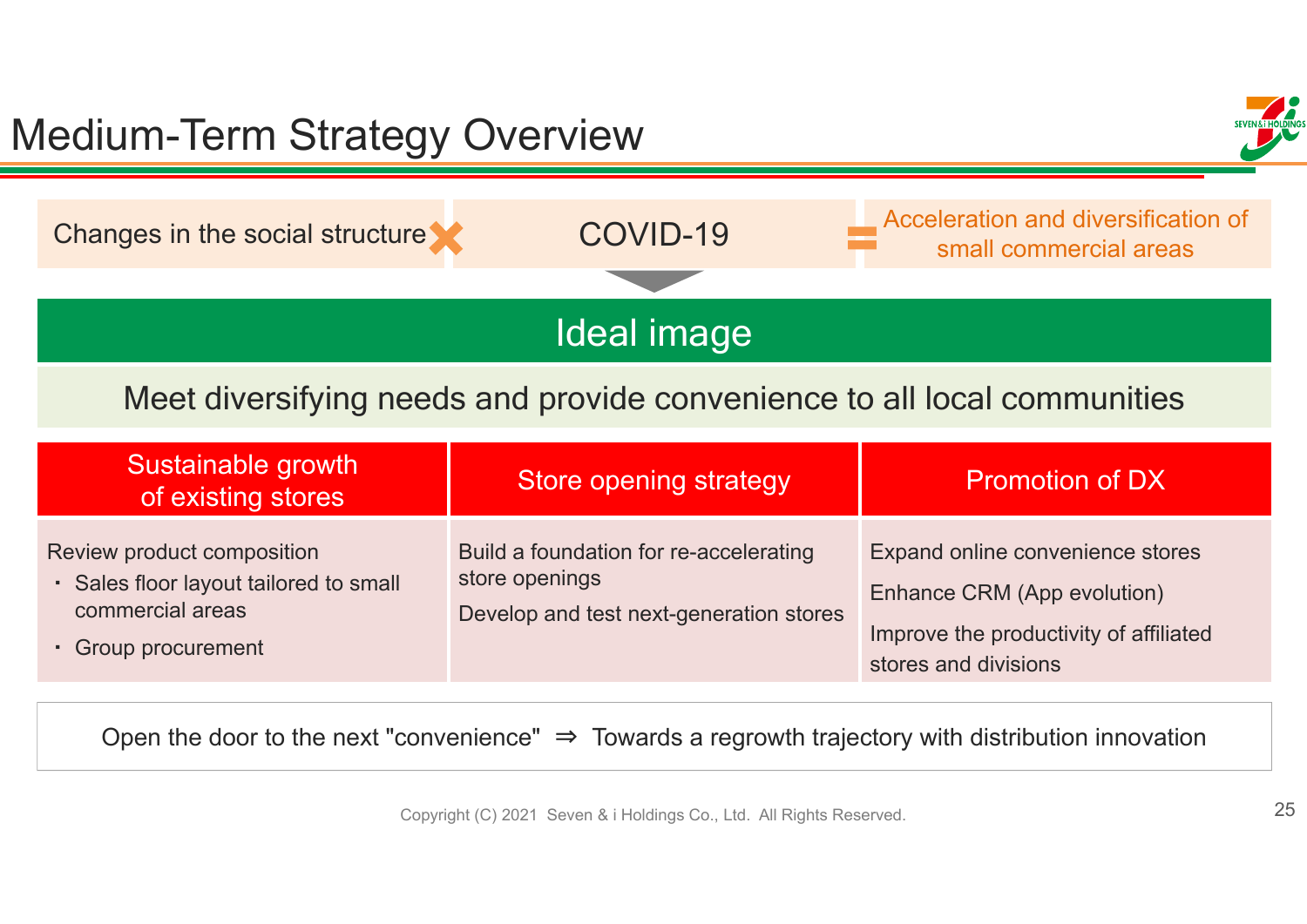# Acceleration and Diversification of Small Commercial Areas

(7iD Analysis, Changes in Consumer Behavior)

**The State**  7iD member composition ratio analysis: comparison of the number of stores frequented monthly and the spend per customer



Visibility of members who use only specific stores and use a large amount of money at one time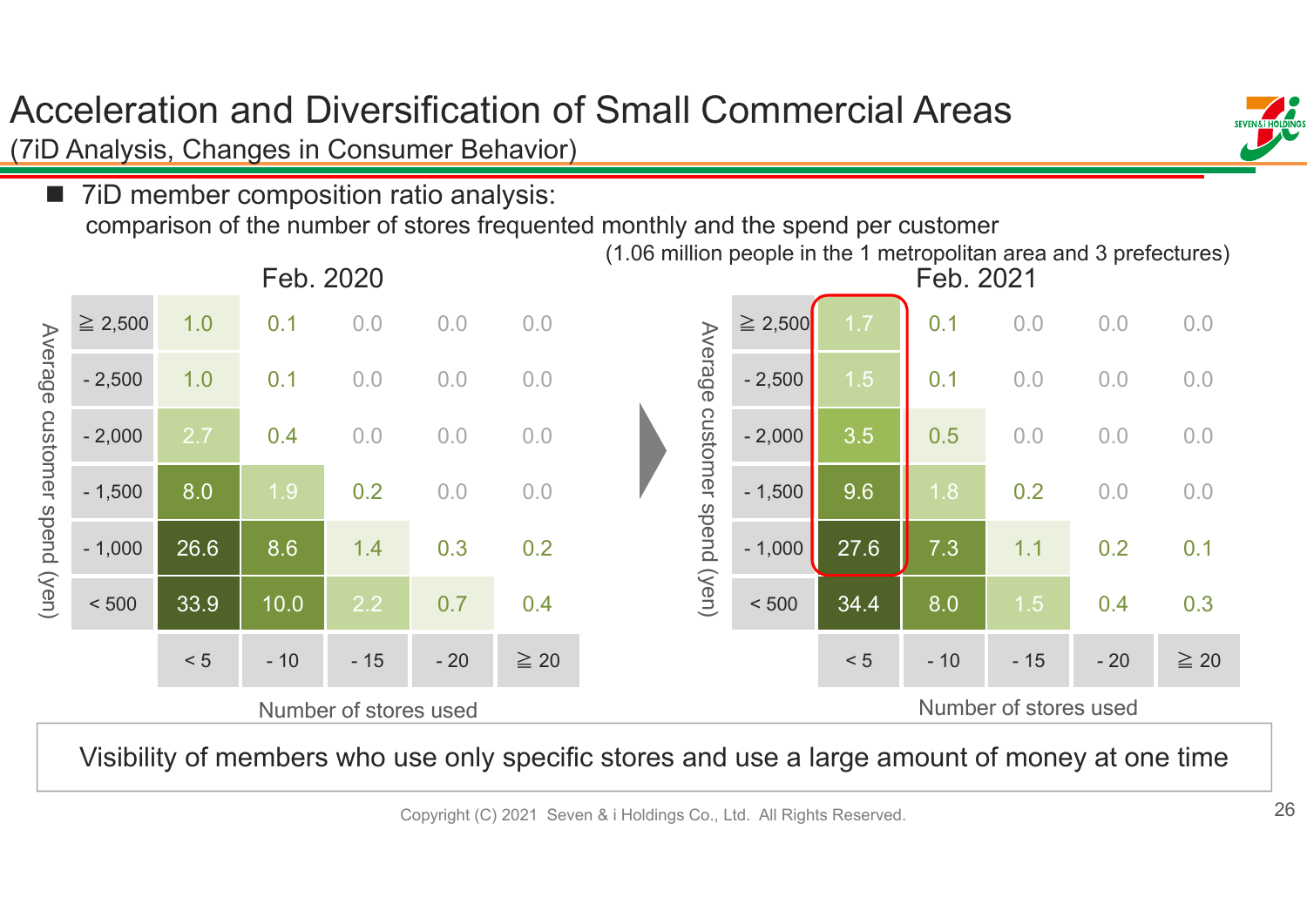## [Reference]

## Acceleration and Diversification of Small Commercial Areas (Changes in Usage)



#### $\Box$ Purchase price TOP20 year-on-year (February 2021)

|                 | Category                             | YOY $(%)$ |    | Category                                                    | <b>YOY</b> (%) |
|-----------------|--------------------------------------|-----------|----|-------------------------------------------------------------|----------------|
| 1.              | Family-size ice cream                | 178.1     | 11 | Sandwiches (rolls)                                          | 121.5          |
| 2               | Rice balls (special rice balls)      | 140.1     | 12 | Delicatessen (meal salad)                                   | 120.1          |
| 3               | Pastries (doughnuts)                 | 139.0     | 13 | Confectionery (chilled Japanese sweets)                     | 117.7          |
| $\overline{4}$  | Frozen food (frozen pre-cooked food) | 138.8     | 14 | Frozen food (noodles / light meals)                         | 117.2          |
| 5 <sup>5</sup>  | Chilled groceries (paste products)   | 136.8     | 15 | Confectionery (chilled pastries)                            | 116.6          |
| 6               | Soft drinks (large bottled tea)      | 131.1     | 16 | <b>Red wine</b>                                             | 116.1          |
| 7 <sup>1</sup>  | <b>White wine</b>                    | 129.0     | 17 | Soft drinks (up to 350ml)                                   | 115.3          |
| 8               | Seven Premium (side dishes)          | 127.9     | 18 | Liquor (reach in showcase)                                  | 112.9          |
| 9 <sup>°</sup>  | Chilled groceries (processed meat)   | 125.0     | 19 | Seven Premium (main dishes)                                 | 112.5          |
| 10 <sup>°</sup> | Delicatessen (salad)                 | 123.6     | 20 | <b>Frozen food</b> (agriculture, fisheries and ingredients) | 112.4          |

## Usage has changed due to the acceleration of small commercial areas owing to the spread of COVID-19.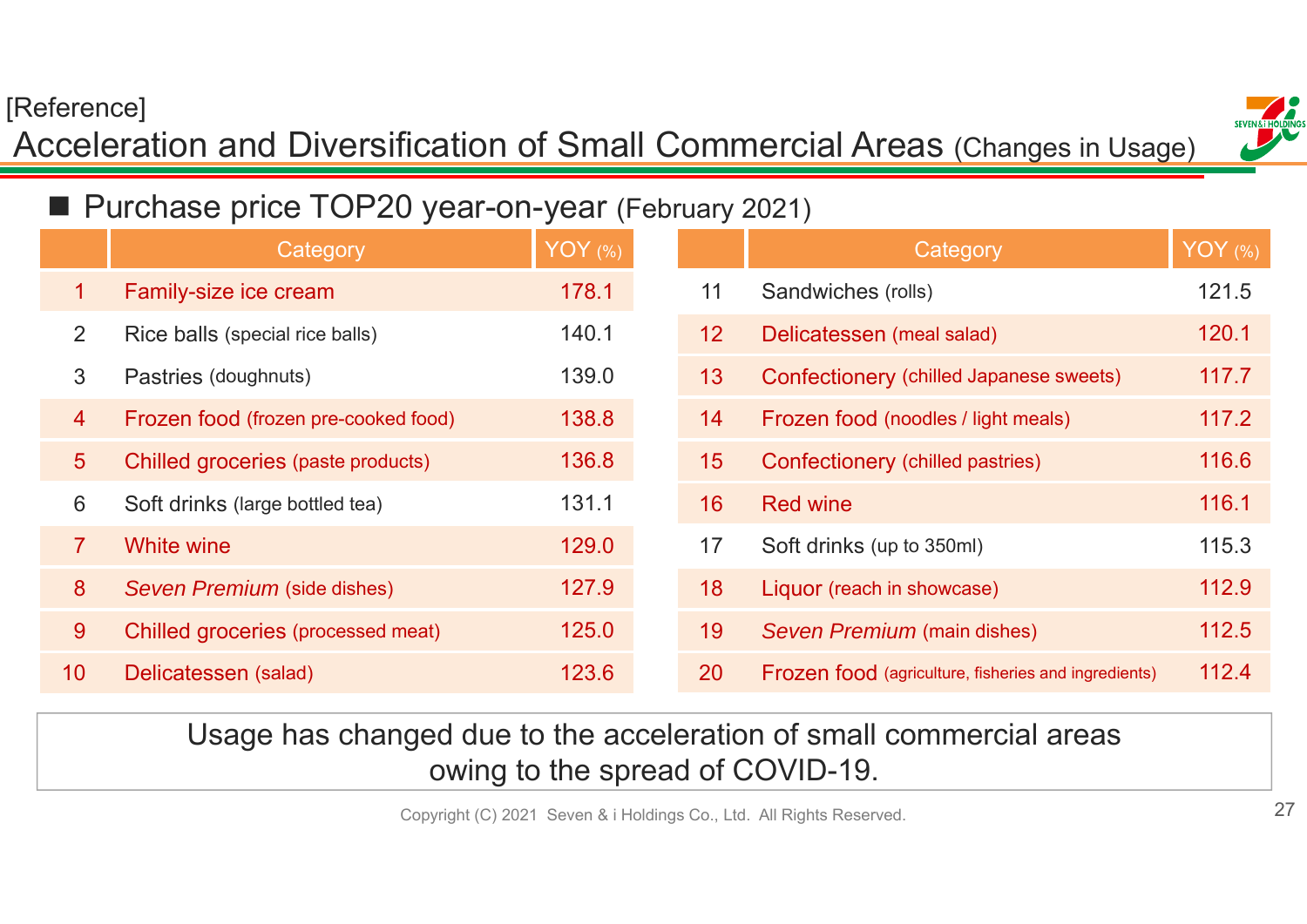Acceleration and Diversification of Small Commercial Areas (Sales by Location)





■ Results by location (existing stores in FY2021)

|                                                           | No. of stores<br>as of Feb. 28, 2021 | Sales YOY(%) |
|-----------------------------------------------------------|--------------------------------------|--------------|
| <b>Nationwide</b>                                         | 20,612                               | 97.6         |
| Residential<br>+ suburbs                                  | 13,086                               | 100.3        |
| <b>Resorts</b>                                            | 1,873                                | 97.1         |
| <b>Business</b><br><b>offices</b>                         | 2,057                                | 88.9         |
| <b>Others</b><br>(Railroads, temporarily<br>closed, etc.) | 3,596                                | 92.5         |

Urgent needs to review the sales floor and product assortments in response to the acceleration of small commercial areas owing to the spread of COVID-19.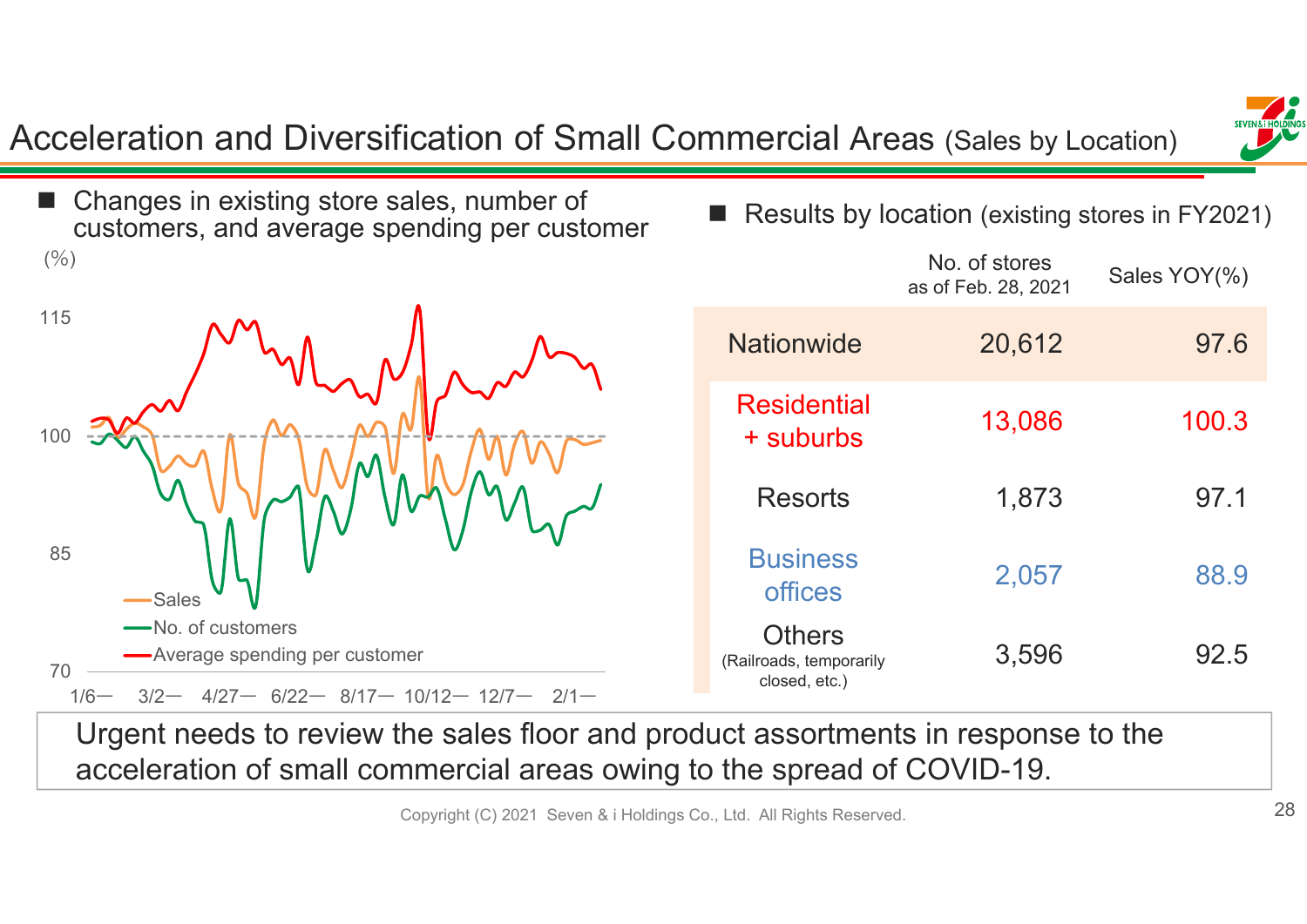## Acceleration and Diversification of Small Commercial Areas (Product/Sales Floor Support)



## New layout 2020



Results of 800 stores introduced in September 2020 (national average difference from the previous year)

| Total sales (exc. cigarettes)                                  | $+15,600$ yen |
|----------------------------------------------------------------|---------------|
| Open case chilled groceries                                    | $+6,300$ yen  |
| Confectionery                                                  | $+1,900$ yen  |
| Alcohol                                                        | $+1,000$ yen  |
| <b>Chilled groceries</b><br>(vegetables, processed meat, etc.) | $+100$ yen    |

12,000 stores to be introduced by the end of FY2022

## ■ Handling of city center stores (example)



Achievements of 17 stores introduced in the Minato area (Vs. the average of stores which have not brought in these units in the same area)

| Total sales (exc. cigarettes) | $+8.300$ yen |
|-------------------------------|--------------|
| Cooked rice                   | $+1,500$ yen |
| Frozen food                   | $+1,400$ yen |
| Delicatessen                  | $+1,400$ yen |
| Confectionery                 | $+1,100$ yen |

By the end of FY2022, individual handling by 1,500 stores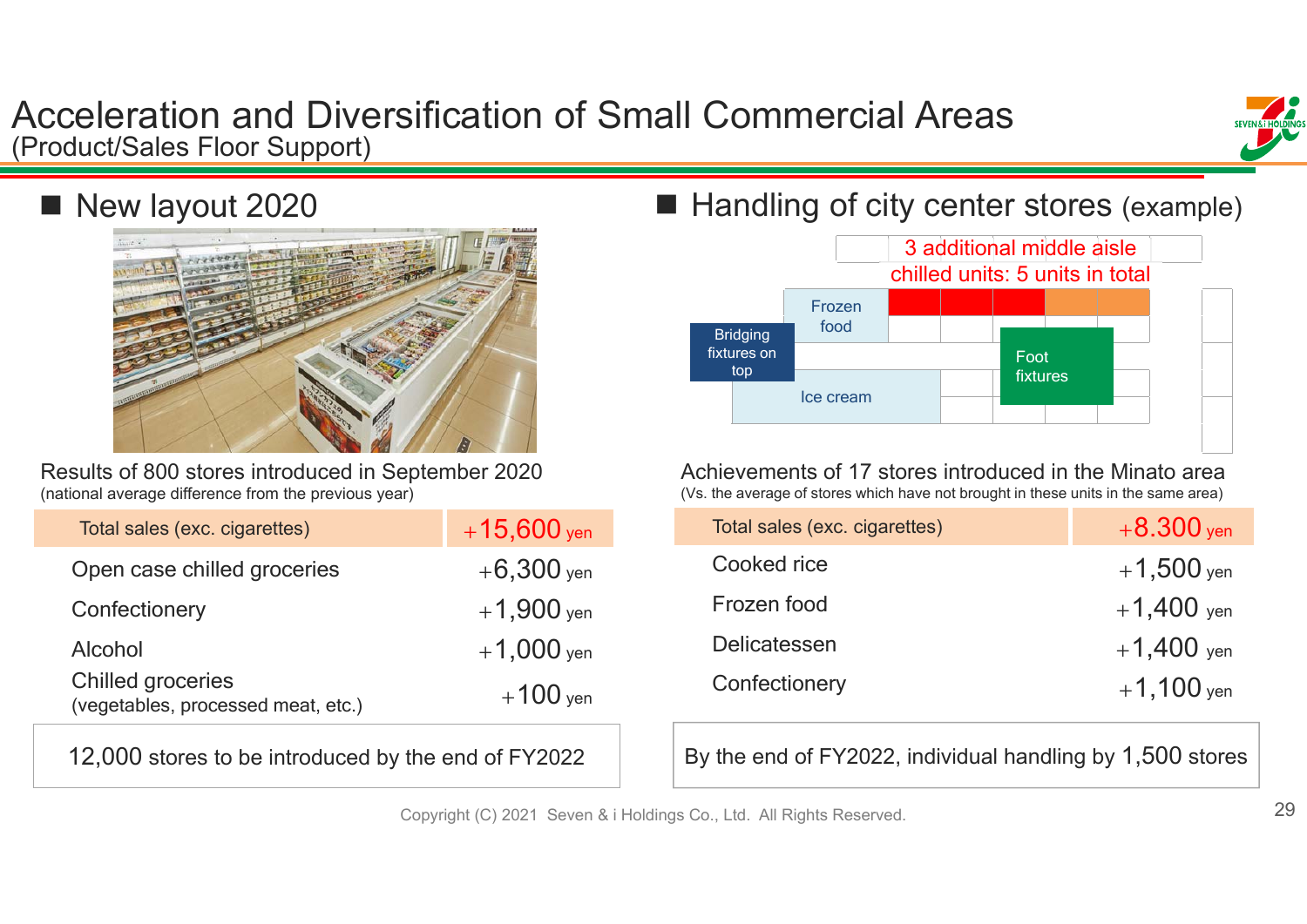# Online Convenience Stores

E Strengths of online convenience stores

#### Real-time inventory linkage

- ・ Approximately 2,800 items (excluding magazines and tax-exempt products)
- ・ High conversion rate

#### 30-minute delivery service

- ・ The inventory base closest to the customer
- ・ Responding to immediate meal needs (fried food by order, etc.)

### Last Mile DX Platform (future)

- ・ Optimization of delivery resources and routes through utilizing AI
- ・ Expand view to cover the delivery of Group company products (being tested)

## **Future plans for expansion**

End of February 2021: approx. 350 stores

Hokkaido: approx. 120 stores, Hiroshima: approx.150 stores

Tokyo: approx. 80 stores (Setagaya, Nakano, Shinagawa, Ikebukuro)

#### FY2022

From March, started in the Ginza area (office area testing)

⇒ Aim for testing at 1,000 stores by the end of FY2022

Earnings model establishment

#### FY2026 targets

Completion of nationwide expansion, operating income + 5% boost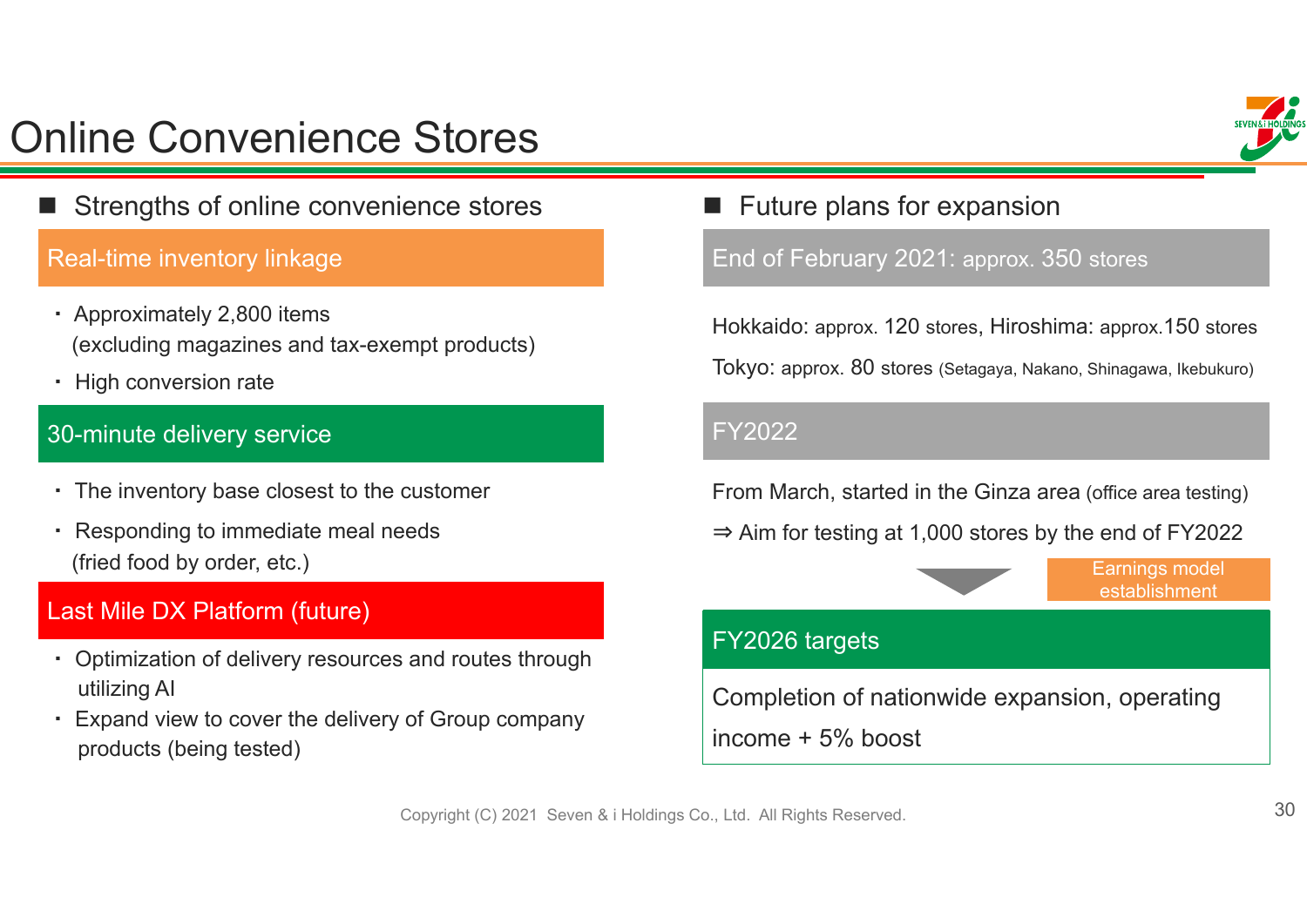

Improved conversion rate, expanded purchase categories, improved frequency of use and improved delivery efficiency